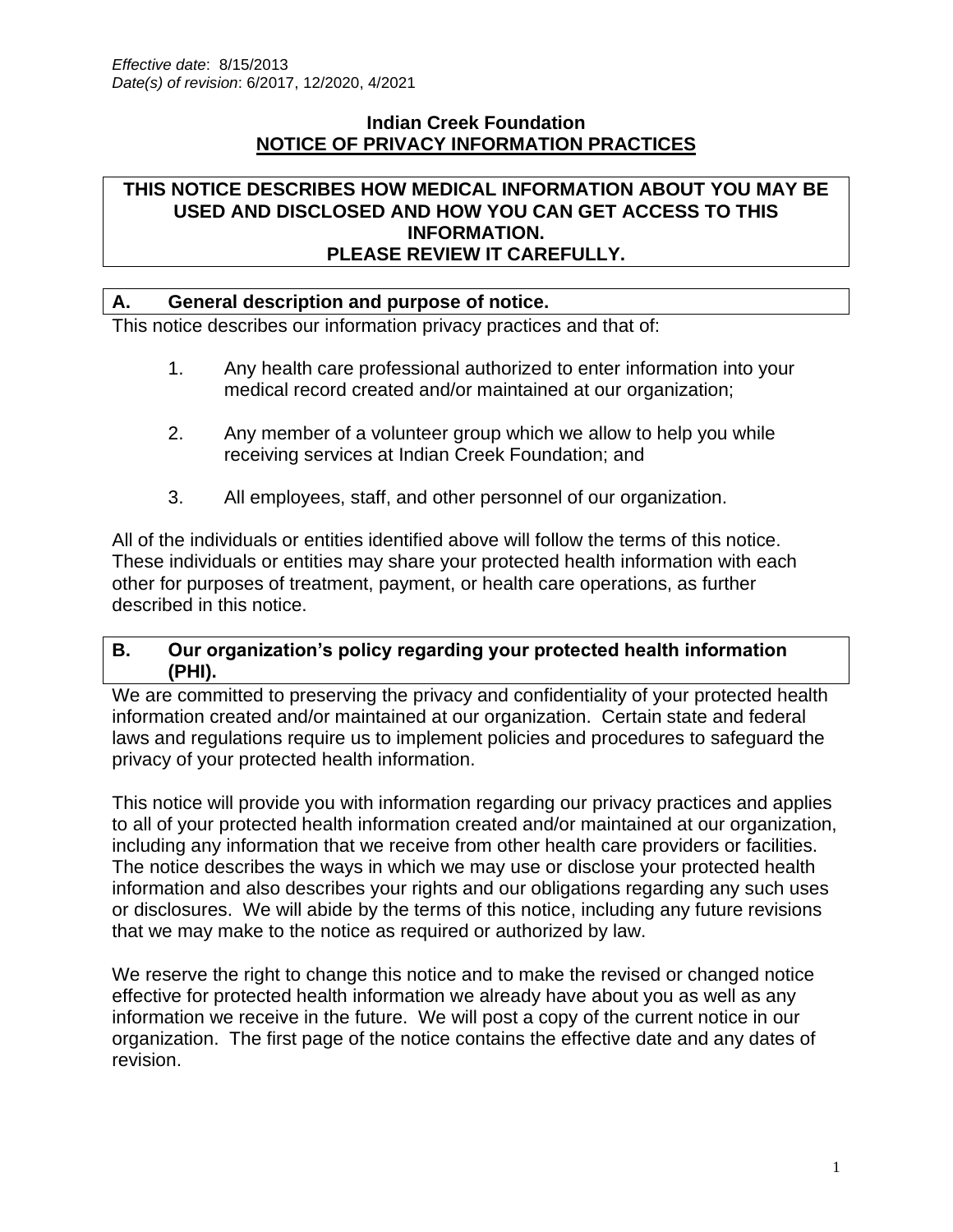### **C. Uses or disclosures of your protected health information.**

We may use or disclose your protected health information in one of following ways:

- (1) For purposes of treatment, payment or health care operations
- (2) Pursuant to your written authorization (for purposes other than treatment, payment or health care operations)
- (3) Pursuant to your verbal agreement (for use in our organization directory or to discuss your health condition with family or friends who are involved in your care)
- (4) As permitted by law
- (5) As required by law

The following describes each of the different ways that we may use or disclose your protected health information. Where appropriate, we have included examples of the different types of uses or disclosures. While not every use or disclosure is listed, we have included all of the ways in which we may make such uses or disclosures.

### **1. Uses or disclosures for treatment, payment or health care operations.**

We may use or disclose your protected health information for purposes of treatment, payment, or health care operations.

- **a. Treatment.** We may use your protected health information to provide you with health care treatment and services. We may disclose your protected health information to doctors, nurses, nursing assistants, medication aides, technicians, medical and nursing students, rehabilitation therapy specialists, or other personnel who are involved in your health care. For example, your physician may order physical therapy services to improve your strength and walking abilities. Our nursing staff will need to talk with the physical therapist so that we can coordinate services and develop a plan of care. We also may disclose your protected health information to people outside of our organization who may be involved in your health care, such as family members, social services, hospice or home health agencies. This may include using or disclosing your protected health information to voice activated devices (for example, medicine dispensing devices) with proper controls in place to keep it secured in accordance with applicable law.
	- **i. Appointment reminders.** We may use or disclose your protected health information for purposes of contacting you to remind you of a health care appointment.
	- **ii. Treatment alternatives, Health-related benefits, and services.** We may use or disclose your protected health information for purposes of contacting you to inform you of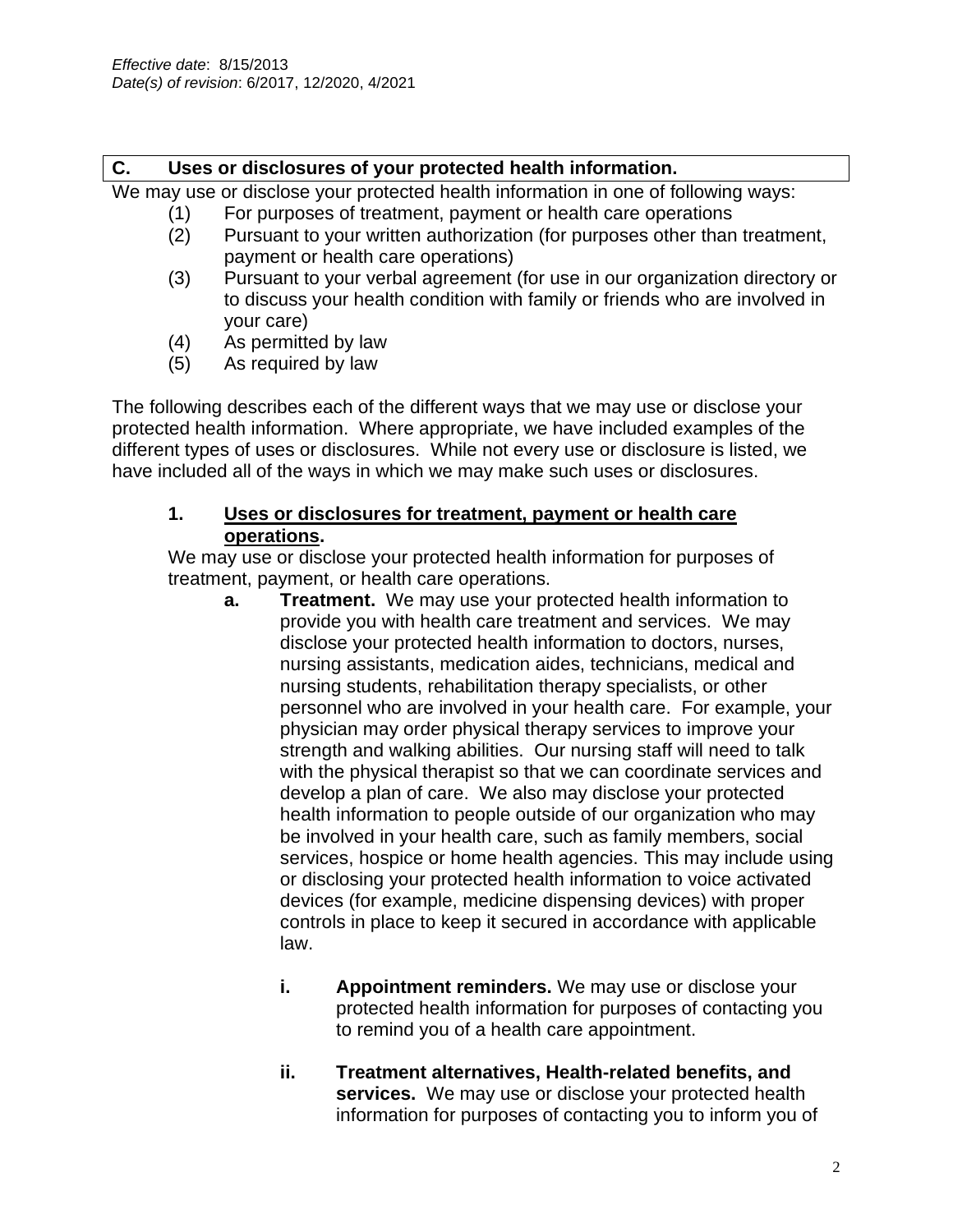treatment alternatives or health-related benefits and services that may be of interest to you.

- **iii. Any other areas that Indian Creek Foundation may disclose your PHI for the following purposes: (Birth date, directory or listing, obituary notice, hospitalization notice or posting, newsletter, picture, welcome posting, etc.).** This information may be used in written materials or posted in public areas.
- **b. Payment.** We may use or disclose your protected health information so that we may bill and collect payment from you, an insurance company, or another third party for the health care services you receive at our organization. For example, we may need to give information to your health plan regarding the services you received from our organization so that your health plan will pay us or reimburse you for the services. We also may tell your health plan about a treatment you are going to receive in order to obtain prior approval for the services or to determine whether your health plan will cover the treatment.
- **c. Health care operations.** We may use or disclose your protected health information to perform certain functions within our organization. These uses or disclosures are necessary to operate our organization and to make sure that our Residents/Clients receive quality care. For example, we may use your protected health information to review our treatment and services and to evaluate the performance of our staff in caring for you. We may combine protected health information about many of our Resident/Clients to determine whether certain services are effective or whether additional services should be provided. We may disclose your protected health information to physicians, nurses, nursing assistants, medication aides, rehabilitation therapy specialists, technicians, medical and nursing students, and other personnel for review and learning purposes. We also may combine protected health information with information from other health care providers or facilities to compare how we are doing and see where we can make improvements in the care and services offered to our Resident/Clients. We may remove information that identifies you from this set of protected health information so that others may use the information to study health care and health care delivery without learning the specific identities of our Resident/Clients.

# **2. Uses or disclosures made pursuant to your written authorization.**

We may use or disclose your protected health information pursuant to your written authorization for purposes other than treatment, payment or health care operations and for purposes, which are permitted or required law. You have the right to revoke a written authorization at any time as long as your revocation is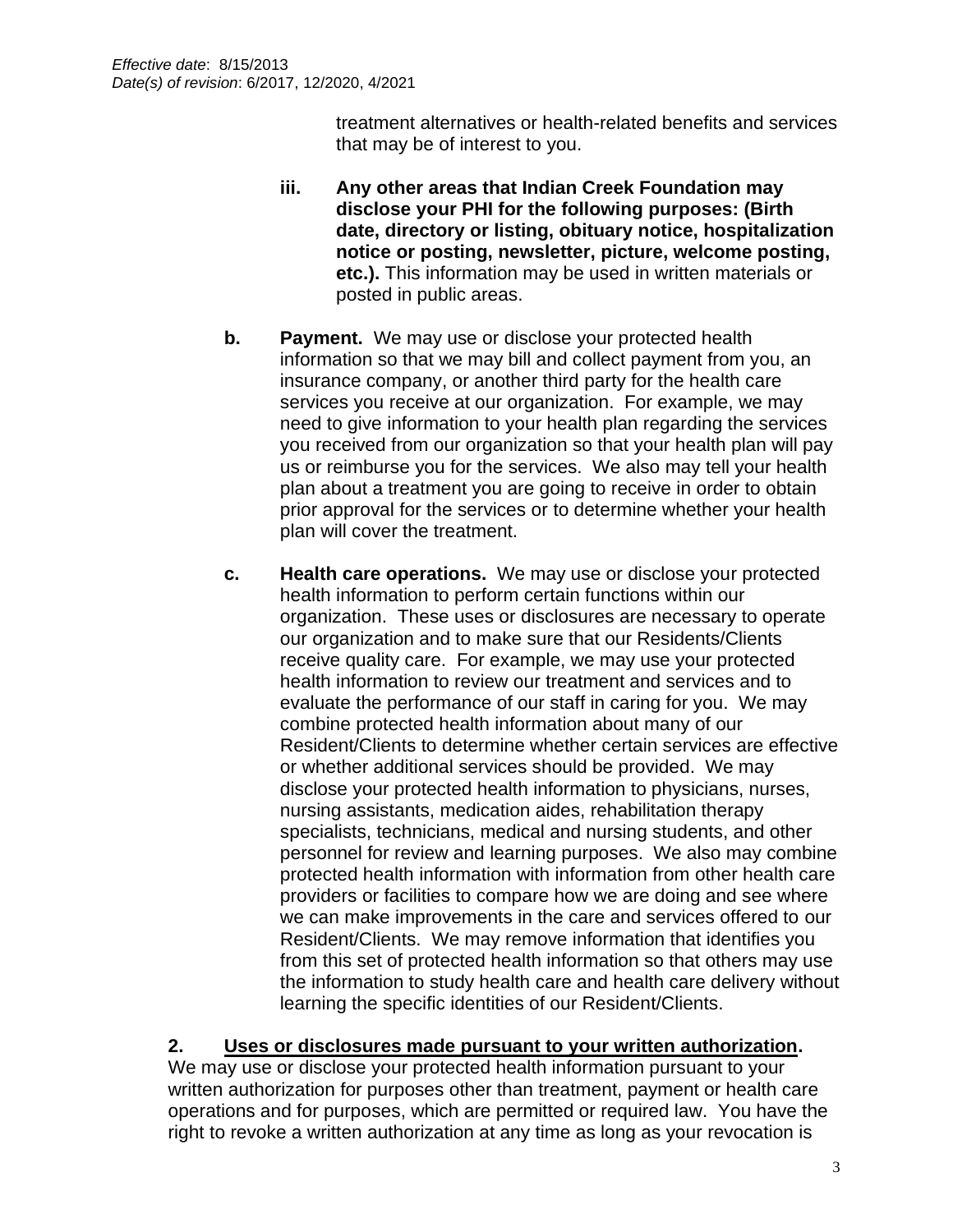provided to us in writing. If you revoke your written authorization, we will no longer use or disclose your protected health information for the purposes identified in the authorization. You understand that we are unable to retrieve any disclosures, which we may have made pursuant to your authorization prior to its revocation. In the following circumstances, we will always require an authorization from you:

- a. In most circumstances when we use or disclose psychotherapy notes made by a mental health professional to document or analyze a conversation in a counseling session.
- b. Any marketing communication that is paid for by a third party about a product or service to encourage you to purchase or use the product or service.
- c. Except for limited transactions permitted by the Privacy Rule, a sale of protected health information for which we directly or indirectly receive remuneration or payment.
- d. This may include incidental disclosures of your protected health information to voice activated devices in your residence. We will make best efforts to implement proper controls to maintain privacy and security.
- e. Other uses or disclosures of protected health information that are not described in this notice.

#### **3. Uses or disclosures made pursuant to your verbal agreement.**

We may use or disclose your protected health information, pursuant to your verbal agreement, for purposes of including you in our organization directory or for purposes of releasing information to persons involved in your care as described below.

- **a. Organization directory.** We may use or disclose certain limited protected health information about you in our organization directory while you are a Resident/Client at our organization. This information may include your name, your assigned unit and room number, your religious affiliation, and a phone number. Your religious affiliation may be given to a member of the clergy. The directory information, except for religious affiliation and phone number may be given to people who ask for you by name.
- **b. Individuals involved in your care.** We may disclose your protected health information to individuals, such as family and friends, who are involved in your care or who help pay for your care. This disclosure may be face to face, by phone or by electronic mail. We also may disclose your protected health information to a person or organization assisting in disaster relief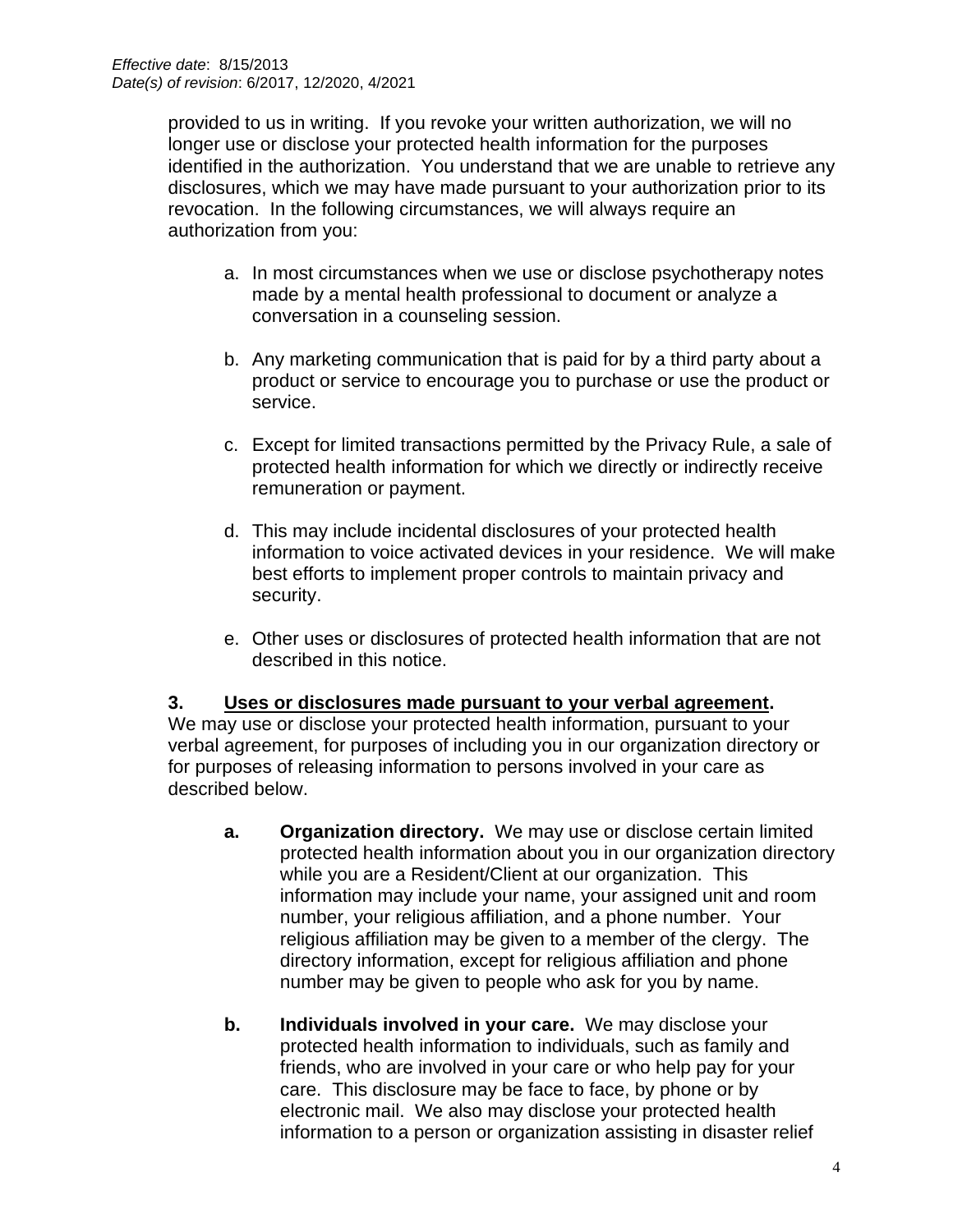efforts for the purpose of notifying your family or friends involved in your care about your condition, status and location.

## **4. Uses or disclosures required by law**

We may use or disclose your information where such uses or disclosures are required by federal, state or local law.

- **a. Public health activities.** We may use or disclose your protected health information to public health authorities that are authorized by law to receive and collect protected health information for the purpose of preventing or controlling disease, injury or disability. We may use or disclose your protected health information for the following purposes:
	- **i.** To report births and deaths
	- **ii.** To report suspected or actual abuse, neglect, or domestic violence involving a child or an adult
	- **iii.** To report adverse reactions to medications or problems with health care products
	- **iv.** To notify individuals of product recalls
	- **v.** To notify an individual who may have been exposed to a disease or may be at risk for spreading or contracting a disease or condition
- **b. Judicial or administrative proceedings.** We may use or disclose your protected health information to courts or administrative agencies charged with the authority to hear and resolve lawsuits or disputes. We may disclose your protected health information pursuant to a court order, a subpoena, a discovery request, or other lawful process issued by a judge or other person involved in the dispute, but only if efforts have been made to (i) notify you of the request for disclosure or (ii) obtain an order protecting your protected health information.
- **c. Law Enforcement official.** We may use or disclose your protected health information in response to a request received from a law enforcement official for the following purposes:
	- i. In response to a court order, subpoena, warrant, summons or similar lawful process
	- ii. To identify or locate a suspect, fugitive, material witness, or missing person
	- iii. Regarding a victim of a crime if, under certain limited circumstances, we are unable to obtain the person's agreement
	- iv. To report a death that we believe may be the result of criminal conduct
	- v. To report criminal conduct at our organization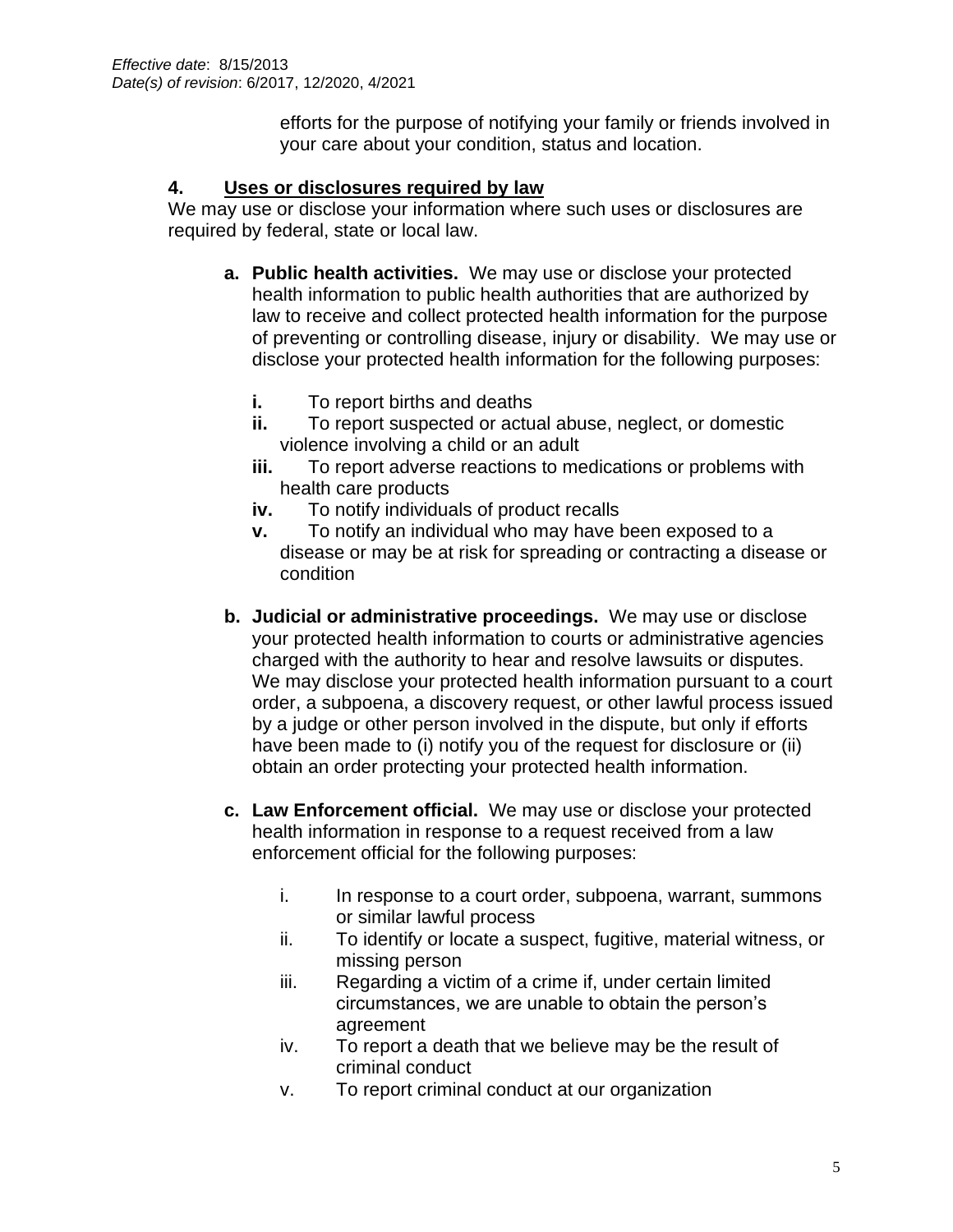vi. In emergency situations, to report a crime—the location of the crime and possible victims; or the identity, description, or location of the individual who committed the crime

### **5. Uses or disclosures permitted by law**

Certain state and federal laws and regulations either require or permit us to make certain uses or disclosures of your protected health information without your permission. These uses or disclosures are generally made to meet public health reporting obligations or to ensure the health and safety of the public at large. The uses or disclosures, which we may make pursuant to these laws and regulations, include the following:

- **a. Health oversight activities.** We may use or disclose your protected health information to a health oversight agency that is authorized by law to conduct health oversight activities. These oversight activities may include audits, investigations, inspections, or licensure and certification surveys. These activities are necessary for the government to monitor the persons or organizations that provide health care to individuals and to ensure compliance with applicable state and federal laws and regulations.
- **b. Worker's compensation**. We may use or disclose your protected health information to worker's compensation programs when your health condition arises out of a work-related illness or injury.
- **c. Coroners, medical examiners, or funeral directors.** We may use or disclose your protected health information to a coroner or medical examiner for the purpose of identifying a deceased individual or to determine the cause of death. We also may use or disclose your protected health information to a funeral director for the purpose of carrying out his/her necessary activities.
- **d. Organ procurement organizations or tissue banks.** If you are an organ donor, we may use or disclose your protected health information to organizations that handle organ procurement, transplantation, or tissue banking for the purpose of facilitating organ or tissue donation or transplantation.
- **e. Research.** We may use or disclose your protected health information for research purposes under certain limited circumstances. Because all research projects are subject to a special approval process, we will not use or disclose your protected health information for research purposes until the particular research project for which your protected health information may be used or disclosed has been approved through this special approval process. However, we may use or disclose your protected health information to individuals preparing to conduct the research project in order to assist them in identifying Resident/Clients with specific health care needs who may qualify to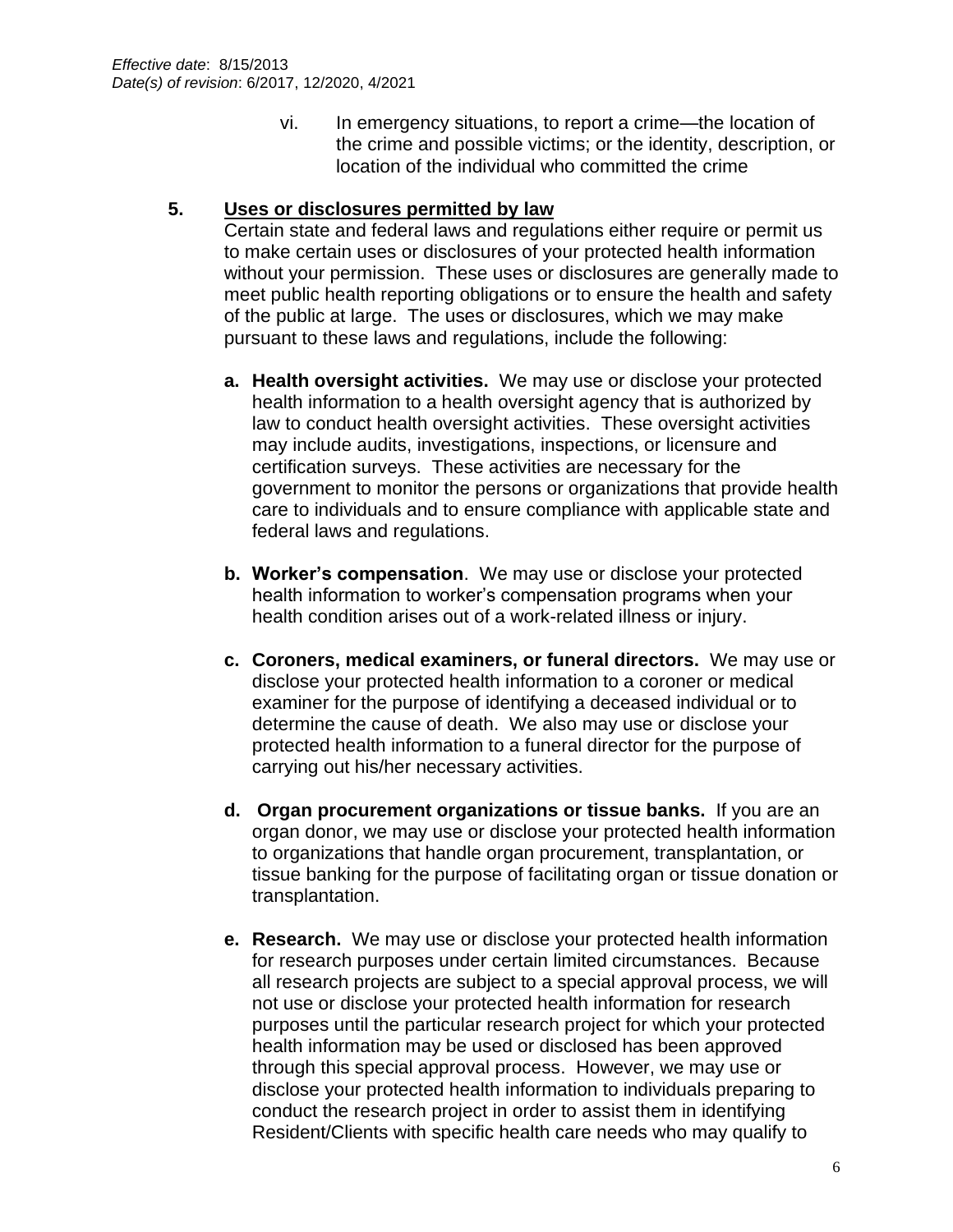participate in the research project. Any use or disclosure of your protected health information which may be done for the purpose of identifying qualified participants will be conducted onsite at our organization. In most instances, we will ask for your specific permission to use or disclose your protected health information if the researcher will have access to your name, address or other identifying information.

- **f. To avert a serious threat to health or safety.** We may use or disclose your protected health information when necessary to prevent a serious threat to the health or safety of you or other individuals. Any such use or disclosure would be made solely to the individual(s) or organization(s) that have the ability and/or authority to assist in preventing the threat.
- **g. Military and veterans.** If you are a member of the armed forces, we may use or disclose your protected health information as required by military command authorities.
- **h. National security and intelligence activities.** We may use or disclose your protected health information to authorized federal officials for purposes of intelligence, counterintelligence, and other national security activities, as authorized by law.
- **i. Fundraising.** We are permitted to use and disclose your protected health information to raise funds from you for our organization. If you do not wish to receive fundraising communications from us, we must provide you with an option to opt-out of receipt of such communications.

## **D. Your rights regarding your protected health information**

You have the following rights regarding your protected health information, which we create and/or maintain:

**1. Right to inspect and copy**. You have the right to inspect and copy protected health information that may be used to make decisions about your care. Generally, this includes medical and billing records, but does not include psychotherapy notes.

To inspect and copy your protected health information, you must submit your request in writing to the Privacy Officer. If you request a copy of the information, we may charge a fee for the costs of copying, mailing, or other supplies associated with your request.

We may deny your request to inspect and copy your protected health information in certain limited circumstances. If you are denied access to your protected health information, you may request that the denial be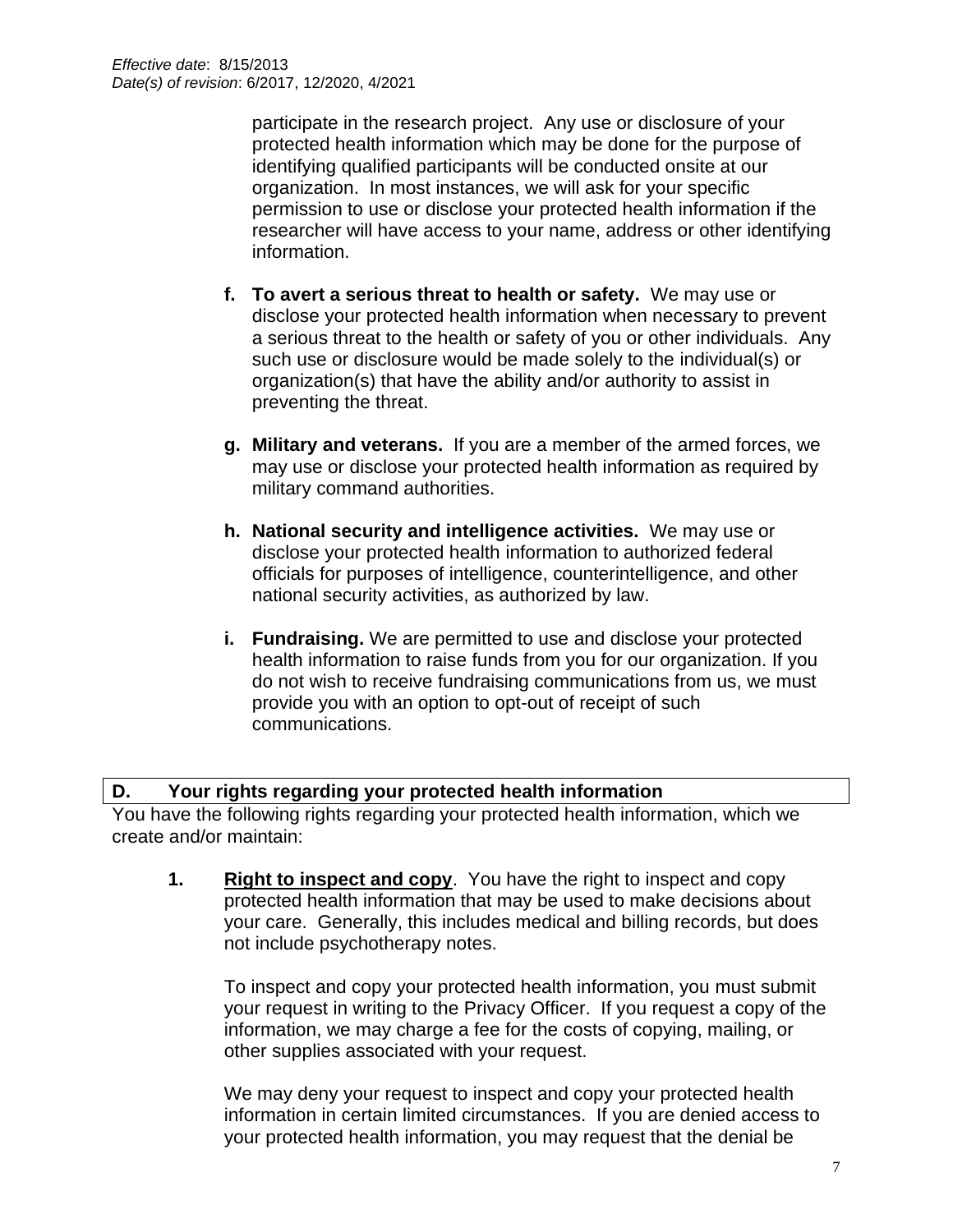reviewed. Another licensed health care professional selected by our organization will review your request and the denial. The person conducting the review will not be the person who initially denied your request. We will comply with the outcome of this review.

**2. Right to request an amendment.** If you feel that the protected health information we have about you is incorrect or incomplete, you may ask us to amend the information. You have the right to request an amendment for as long as the information is kept by or for our organization.

To request an amendment, your request must be made in writing and submitted to the Privacy Officer. In addition, you must provide us with a reason that supports your request.

We may deny your request for an amendment if it is not in writing or does not include a reason to support the request. In addition, we may deny your request if you ask us to amend information that

- a. was not created by us, unless the person or entity that created the information is no longer available to make the amendment
- b. is not part of the protected health information kept by or for our organization
- c. is not part of the information which you would be permitted to inspect and copy
- d. is accurate and complete
- **3. Right to an accounting of disclosures.** You have the right to request an accounting of the disclosures, which we have made of your protected health information. This accounting will not include disclosures of protected health information that we made for purposes of treatment, payment, or health care operations.

To request an accounting of disclosures, you must submit your request in writing to the Privacy Officer. Your request must state a time period, which may not be longer than six (6) years prior to the date of your request and may not include dates before April 14, 2003. Your request should indicate in what form you want to receive the accounting (for example, on paper or via electronic means). The first accounting that you request within a twelve (12)-month period will be free. For additional accountings, we may charge you for the costs of providing the accounting. We will notify you of the cost involved, and you may choose to withdraw or modify your request at that time before any costs are incurred.

**4. Right to request restrictions.** You have a right to which we must agree to request that we not disclose to your health plan information about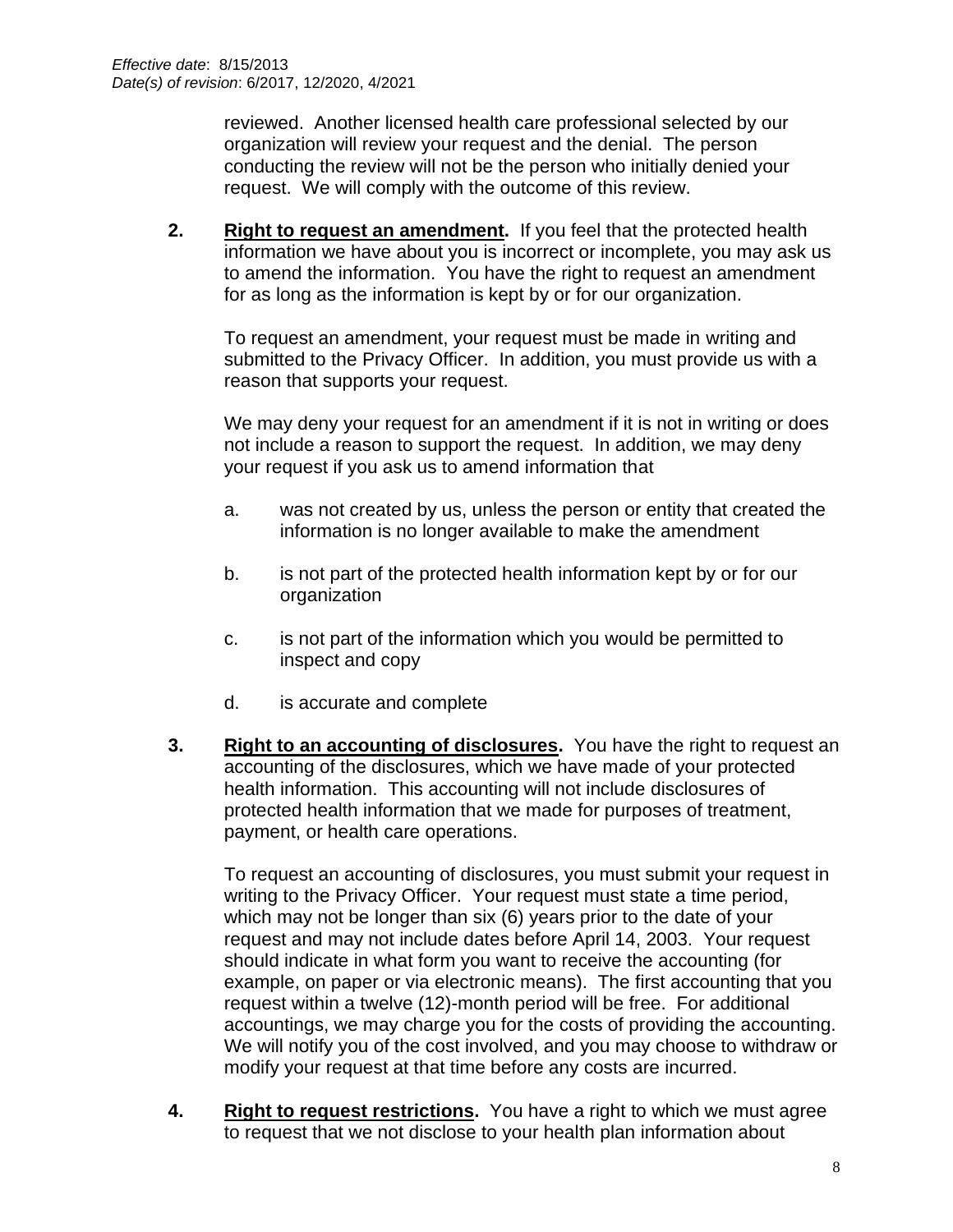treatment that we provide to you so long as you have separately paid us for the service or treatment involved. You also have the right to request a restriction or limitation on other protected health information for which your health plan does make payment and we use or disclose about you for treatment, payment, or health care operations. We are not required to agree with your request. You also have the right to request a limit on the protected health information we disclose about you to someone, such as a family member or friend, who is involved in your care or in the payment of your care. For example, you could ask that we not use or disclose information regarding a particular treatment that you received.

*Unless the request involves disclosures to your health plan about treatment for which you have paid, we are not required to agree to your request*. If we do agree, we will comply with your request unless the information is needed to provide emergency treatment to you.

To request restrictions, you must make your request in writing to the Privacy Officer. In your request, you must tell us (a) what information you want to limit; (b) whether you want to limit our use, disclosure or both; and (c) to whom you want the limits to apply (for example, disclosures to a family member).

**5. Right to request confidential communications**. You have the right to request that we communicate with you about your health care in a certain way or at a certain location. For example, you can ask that we only contact you by mail.

To request confidential communications, you must make your request in writing to the Privacy Officer. We will not ask you the reason for your request. We will accommodate all reasonable requests. Your request must specify how or where you wish to be contacted.

- **6.** Right to be Notified of a Breach. If we improperly permit acquisition, access, use or disclose protected health information about you in a harmful manner, we are required to send, and you have a right to receive, a notice from us informing you about the circumstances involved.
- **7. Right to a paper copy of this notice.** You have the right to receive a paper copy of this notice. You may ask us to give you a copy of this Notice at any time. Even if you have agreed to receive this notice electronically, you are still entitled to a paper copy of this notice.

You may obtain a copy of this notice at our web site, [www.indcreek.org](http://www.indcreek.org/)

To obtain a paper copy of this notice, contact the Privacy Officer.